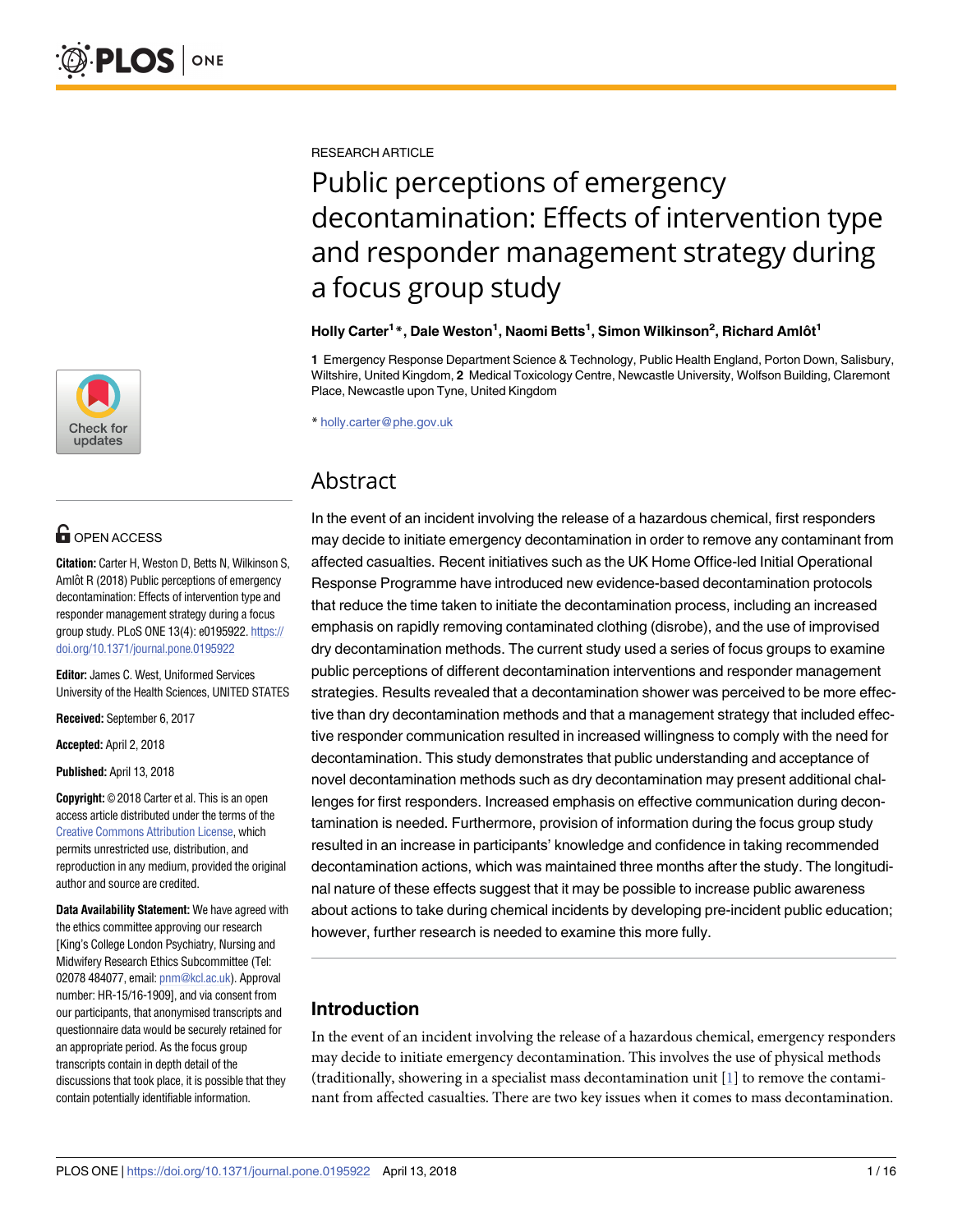<span id="page-1-0"></span>

Anonymised transcripts of focus group recordings are available on request. Under the terms of our information governance policy, we are required to establish a formal data licensing agreement before releasing data to a third party. Data requests should be sent to the King's College London Psychiatry, Nursing and Midwifery Research Ethics Subcommittee on the contact details above.

**Funding:** This research was funded by the National Institute for Health Research Health Protection Research Unit (NIHR HPRU) in Emergency Preparedness and Response at King's College London in partnership with Public Health England. Dale Weston and Richard Amlôt are part-funded by the National Institute for Health Research Health Protection Research Unit in Modelling Methodologies at Imperial College in partnership with Public Health England. The views expressed in this paper are those of the author(s) and not necessarily those of the NHS, the NIHR, the Department of Health, or Public Health England. The funders had no role in study design, data collection and analysis, decision to publish, or preparation of the manuscript.

**Competing interests:** The authors have declared that no competing interests exist.

First, specialist equipment may not be immediately available, and this lack of availability could result in delays in initiating emergency decontamination. Research increasingly indicates that speed will be essential during decontamination, and that it may not be appropriate to wait for specialist equipment before initiating decontamination [\[2\]](#page-14-0). Second, there has been a lack of focus on understanding the psychosocial aspects involved in managing mass decontamination. For example, factors affecting whether members of the public will comply with decontamination, how anxious members of the public are likely to be, and whether members of the public are likely to cooperate with responders and each other.

The way in which members of the public perceive decontamination interventions can impact on the success of the decontamination process, with effective management resulting in more positive public perceptions of decontamination, and hence more positive outcomes [\[3–5](#page-14-0)]. An effective management strategy is one which includes practical information, healthfocused explanations about the need for decontamination, and respect for public needs, such as needs for privacy [[4\]](#page-14-0).

Where communication is effective and public needs are respected, this results in improved public compliance and cooperation during decontamination, due to increased perceptions of responder legitimacy [\[3–5\]](#page-14-0). The available research has focused on understanding factors affecting public experiences and perceptions during incidents involving mass decontamination in an MD1 unit  $[3-5]$  $[3-5]$  $[3-5]$  $[3-5]$  $[3-5]$ . However, the nature of emergency response involving decontamination is changing, and as such, there is a need to understand more about public perceptions of other types of decontamination interventions. One such possible intervention is dry decontamination (e.g. using available absorbent materials to remove a contaminant from the skin); this is discussed in more detail below.

A recent UK Home Office initiative, the Initial Operational Response Programme (IOR) [\[6](#page-14-0)], outlines procedures and guidance to enable non-specialist first responders to initiate decontamination rapidly, prior to the arrival of specialist teams and equipment. IOR specifies several key stages in the management of a chemical incident, including: evacuation; removal of contaminated clothing (disrobe); and dry decontamination. IOR guidance suggests that, unless the suspected contaminant is a caustic chemical or particulate contaminant, dry decontamination should be carried out as soon as possible. The IOR programme is therefore designed to allow decontamination procedures to be initiated as rapidly as possible, without the need to wait for specialist teams and equipment.

Another way in which decontamination may be initiated more rapidly is by providing preincident public education about how to undergo different forms of decontamination [\[7\]](#page-14-0). Evidence suggests that providing pre-incident public education about actions to take during hazardous chemical incidents could reduce the time needed for people to take initial actions (e.g. evacuation, disrobe) [\[8–10\]](#page-14-0). Such information would therefore enable members of the public to take actions to reduce their own risk, prior to the arrival of any emergency responders; this increased speed in initiating decontamination could save lives [\[2\]](#page-14-0).

There is currently very limited evidence relating to perceived public acceptability of employing dry decontamination instead of, or in addition to, wet decontamination, or whether members of the public would be happy to comply with a dry decontamination process. Available evidence suggests that members of the public may not feel clean after undergoing dry decontamination [\[11\]](#page-15-0), and this could affect their willingness to comply with the process, and also result in a desire to seek further treatment. It is important to understand any factors which affect the perceived acceptability of different dry and wet decontamination interventions.

The current research involved carrying out a series of focus groups in which participants were presented with a hypothetical scenario involving the release of a hazardous chemical, and asked to visualise that they had been involved in the incident described. Each group was then presented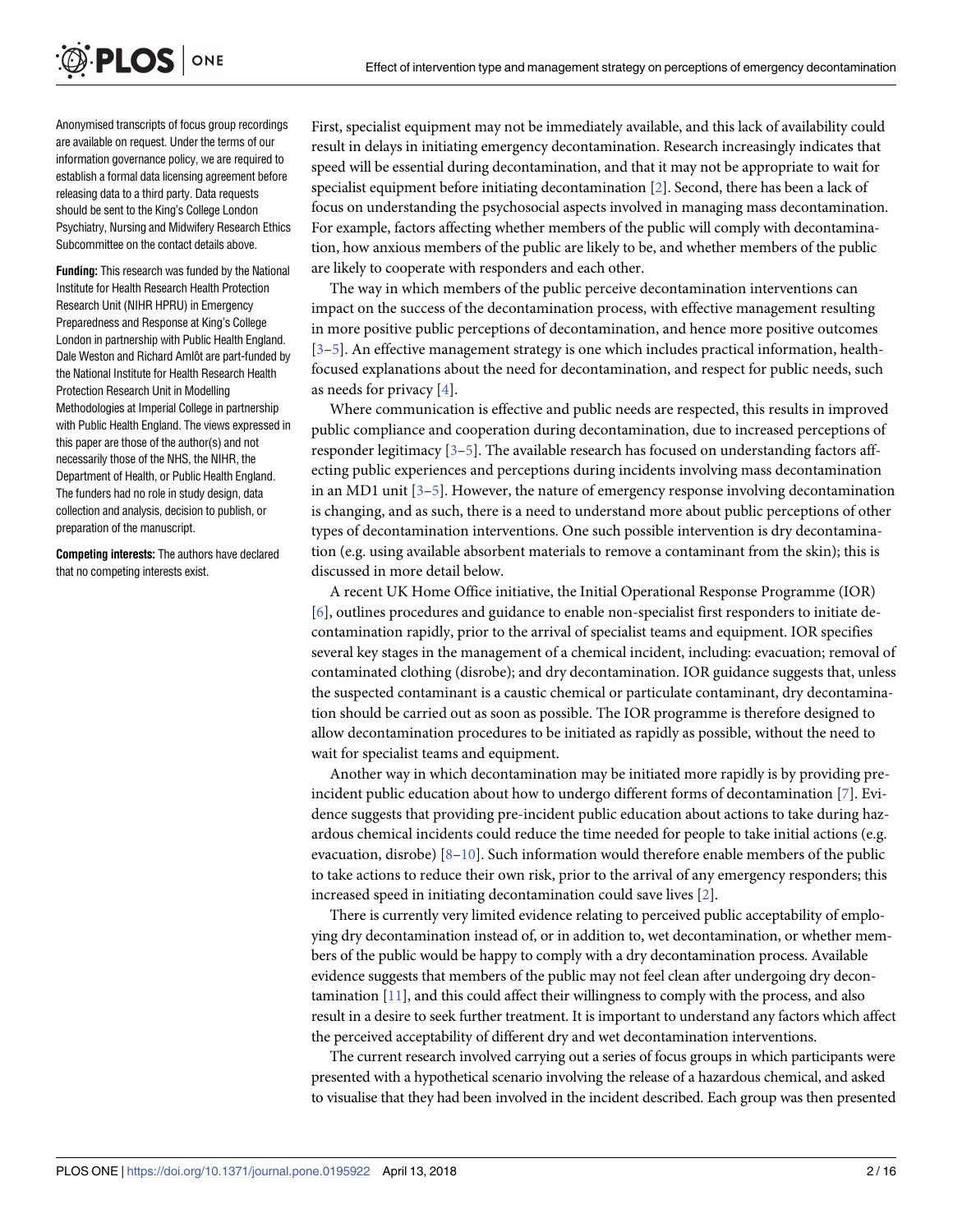with one of four different descriptions of a hypothetical decontamination intervention. There were four main aims: 1) to examine the perceived acceptability of different decontamination interventions (e.g. a decontamination shower, dry decontamination), and why some interventions may be perceived as more acceptable than others; 2) to examine the effect of different responder management strategies (e.g. those that emphasise respect and the provision of information, versus control-focused strategies where information is deliberately limited) on public perceptions of decontamination interventions, and the impact of public perceptions on likely public behaviour; 3)to provide an insight into how taking part in a focus group relating to incidents involving decontamination can improve public understanding of and preparedness for real incidents of this type, both in the immediate and longer terms; and 4) to use information collected from focus groups to inform the development of decontamination guidance and protocols for emergency responders.

#### **Method**

This study was approved by the King's College London Psychiatry, Nursing and Midwifery Research Ethics Subcommittee. Approval number: HR-15/16-1909.

#### **Design**

Within a focus group study, a  $2 \times 2 \times 3$  mixed design was used to present the decontamination intervention types and management strategies, and to explore whether participation in the study affected participants knowledge of decontamination over time. The between-subjects component had two factors, each with two levels: decontamination intervention type (dry decontamination followed by wet decontamination, and wet decontamination alone); and type of management strategy (respect management strategy i.e. high information, and control management strategy i.e. low information). The within-subjects component had one factor (time) with three levels: Time 1, before receiving the intervention; Time 2, after taking part in the focus group; Time 3, 3-months post-focus group.

#### **Participants**

Participants were a representative sample of 62 members of the public from the London area, recruited via a market research recruitment company. Inclusion criteria for participation in this study were that participants must be aged 18–65, and must be able to speak fluent English. Thirty volunteers (48%) were male and 32 (52%) were female. The proportion of different genders, ethnicities, and ages was representative of the wider London population. Participants opted-in to the study, and no participants dropped out after agreeing to take part.

#### **Materials**

**Scenario.** A scenario was developed which described an incident involving the release of a non-caustic, liquid contaminant (S1 [Text\)](#page-13-0). Participants were asked to read the scenario and visualise that they had been involved in the incident described, before being asked to complete self-report questionnaires and take part in focus group discussions.

**Interventions.** Four different responder interventions were developed. The different interventions varied based on the decontamination method and responder management strategy described. The four different interventions were: 1) dry decontamination, followed by wet decontamination/respect management; 2) dry decontamination, followed by wet decontamination/control management; 3) wet decontamination alone/respect management; 4) wet decontamination alone/control management. See S2 [Text](#page-13-0) for a copy of the four different interventions.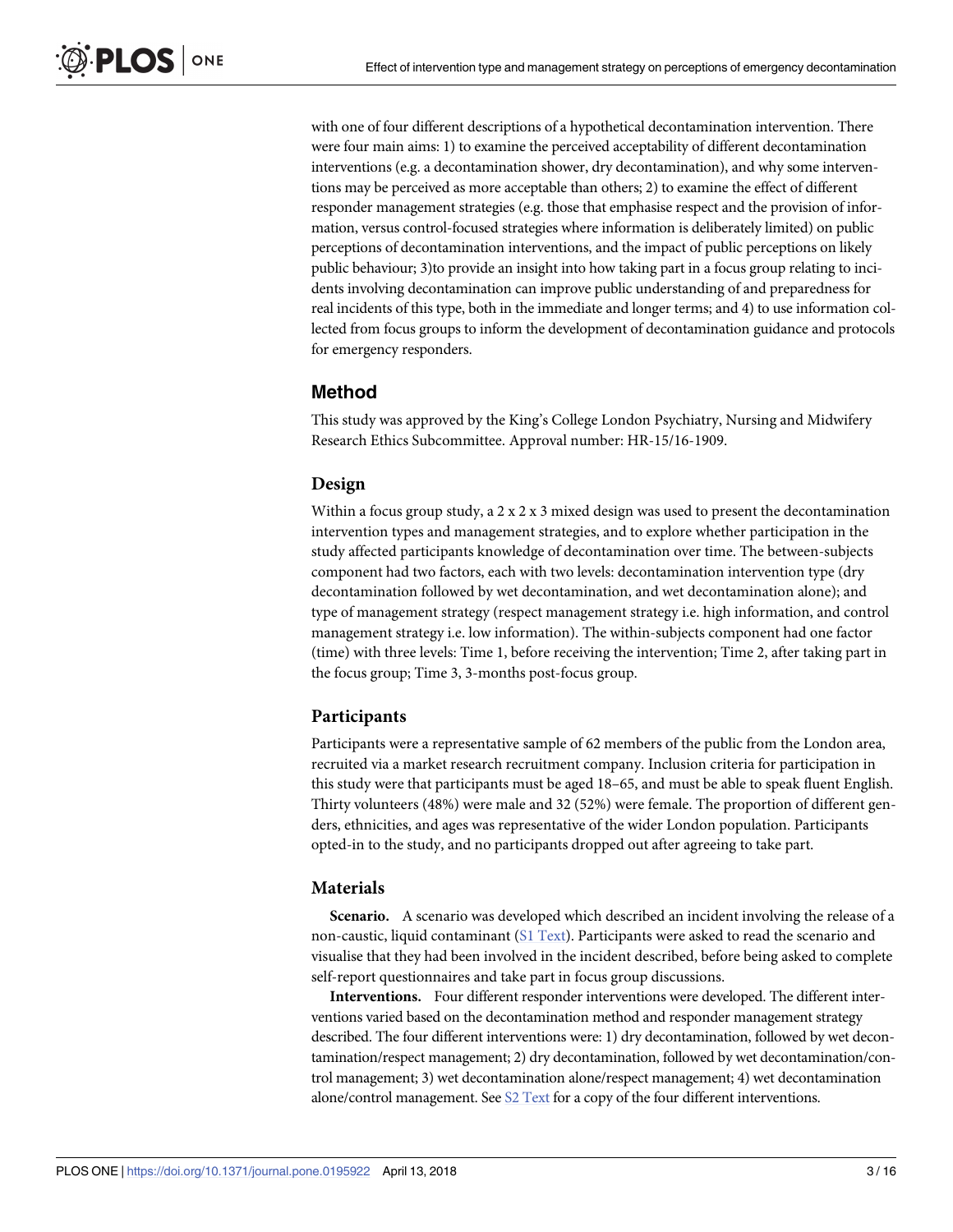**Pre-focus group questionnaire.** The pre-focus group questionnaire contained scales relating to: participants' existing knowledge and confidence in taking protective decontamination actions in the event of a CBRN incident (e.g. "If a real incident of this type were to occur, I would know what actions to take to protect myself") (4 items); perceptions of legitimacy of responder actions (e.g. "I think that the emergency services would behave in a respectful way when managing this type of incident") (2 items); and perceptions of social support offered by others affected (e.g. "If this were a real incident, I would expect to receive help from other members of the public who were involved") (3 items). All scales had good reliability ( $\alpha$  > .7). See S3 [Text](#page-13-0) for the full pre-focus group questionnaire.

**Post-focus group questionnaire.** The post-focus group questionnaire contained similar scales to those contained in the pre-focus group questionnaire, including: participants' existing knowledge and confidence in taking protective decontamination actions in the event of a CBRN incident (4 items); perceptions of legitimacy of responder actions (2 items,  $\alpha$ ); and perceptions of social support offered by others affected (3 items). The post-focus group questionnaire also contained individual items relating to how participants would feel when undergoing decontamination (e.g. how comfortable they would feel, and how embarrassed they would feel), and participants' perceptions of the decontamination method described (e.g. how easy decontamination would be to undertake, and how effective the decontamination method would be). All scales had good reliability ( $\alpha$  > .7). Those whose scenarios contained both dry decontamination and wet decontamination were asked these questions relating to both methods, while those whose scenarios did not contain dry decontamination were asked about only wet decontamination. Individual items also measured participants' willingness to comply with the need for decontamination, participants' expectations of their anxiety levels during such an incident, and participants' likelihood to seek further treatment following decontamination. See S4 [Text](#page-14-0) for the full post-focus group questionnaire.

**3-month follow-up questionnaire.** The 3-month follow-up questionnaire contained the scale relating to participants' existing knowledge and confidence in taking protective decontamination actions in the event of a CBRN incident (4 items). The scale had good reliability (α *>* .7). This questionnaire was designed to allow a comparison between participants' knowledge and confidence prior to taking part in the focus group, and their knowledge and confidence immediately after taking part in the focus group, with their knowledge and confidence 3 months later. See S5 [Text](#page-14-0) for the full 3-month follow-up questionnaire.

**Discussion guide.** The discussion guide contained similar questions to those on the preand post-focus group questionnaires (see S6 [Text](#page-14-0)).

#### **Procedure**

Participants arrived and were given an information sheet (S7 [Text](#page-14-0)), before being asked to sign a consent form (S8 [Text\)](#page-14-0). They were then asked to read the scenario, before being asked to complete a pre-focus group questionnaire (prior to taking part in any focus group discussions). Participants then took part in a focus group discussion about the scenario, before being asked to read one of the four decontamination intervention injects, and taking part in a further focus group discussion about the intervention. They were then asked to complete the postfocus group questionnaire, before receiving a debrief statement. In total, each focus group lasted for approximately 2 hours. Participants were informed that they could request a copy of the findings from the study if they wished. A follow-up questionnaire was sent to participants 3 months after their having taken part in a focus group, to examine to what extent knowledge and confidence gained through taking part in the focus group was retained at a 3-month interval.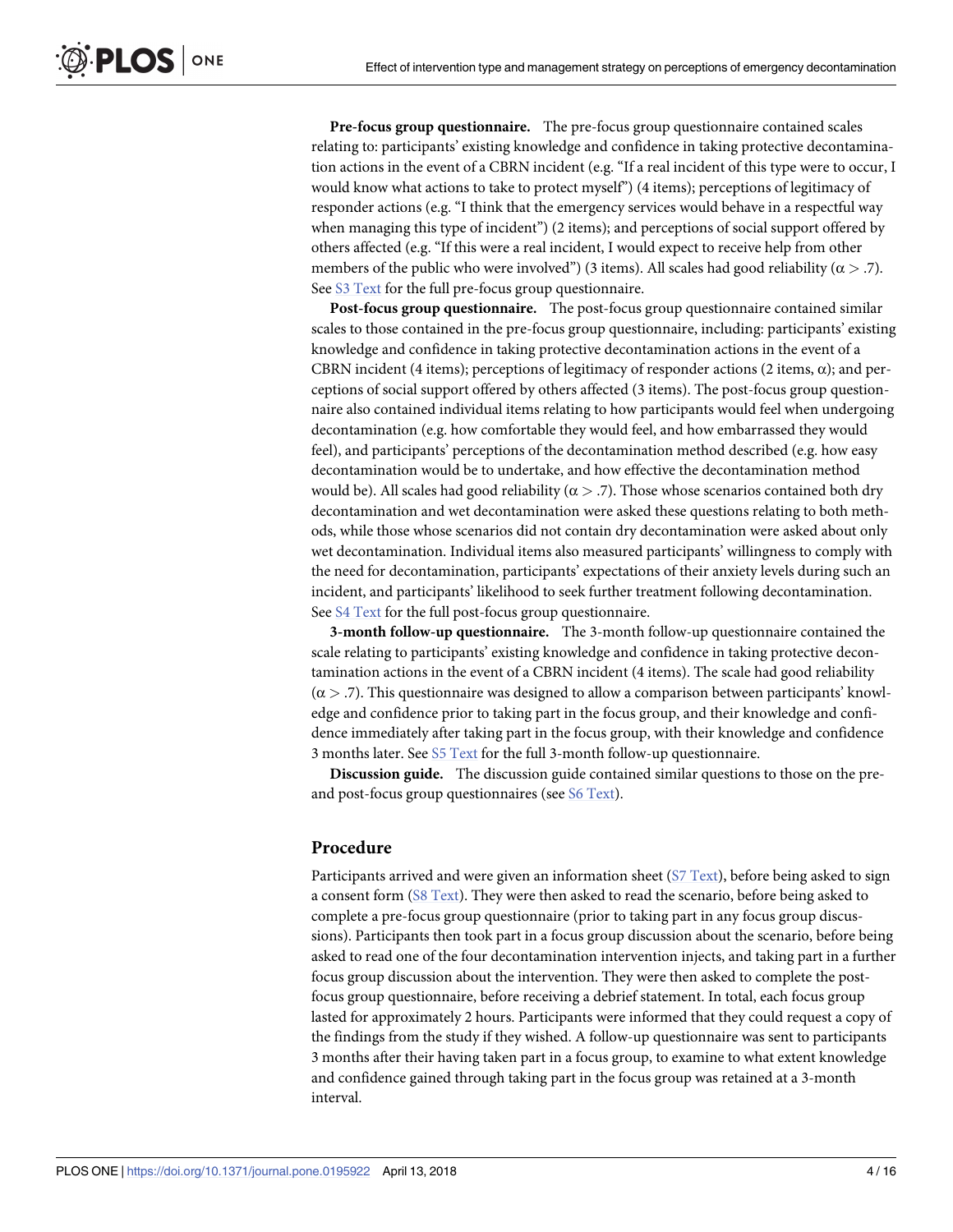### <span id="page-4-0"></span>**Analysis**

**Focus group data.** Focus groups were recorded and transcribed. Data were analysed using the framework approach, a type of thematic analysis which is often used in research which has implications for policy [\[12\]](#page-15-0). A thematic framework was identified, based on the aims of the study, and the relevant issues highlighted in previously published literature. Data were categorised into three broad themes of interest, each of which was then divided into relevant sub-themes. Each passage within the data was then coded into one or more of the relevant themes. By the end of analysis and coding no new themes emerged from the data, and thus data saturation had been reached. The lead researcher coded all focus groups, and a sub-section of data (3 focus groups each) was also coded by two other researchers. Themes identified were consistent across coders. See Table 1 for the themes and sub-themes identified.

**Questionnaire data.** Questionnaire data was analysed using SPSS 22.0. A one-way within-subjects ANOVA was carried out to compare knowledge and confidence in taking protective actions between Time 1, Time 2, and Time 3. Two-way ANOVAs were carried out to examine the effect of communication condition and decontamination condition on variables at Time 2; this was the case for any variables which were completed by all participants (i.e. items relating to wet decontamination). One-way ANOVAs were carried out to examine the effect of communication condition on variables at Time 2; this was the case for any variables which were completed by only those participants whose scenario included dry decontamination.

### **Results**

The results are presented by theme and sub-theme. A letter and a number appear in brackets following each quote, for example (A1). The letter indicates which condition each participant was in  $(A = control management strategy, wet decontamination only, B = control management$ strategy, dry decontamination and wet decontamination,  $C =$  respect management strategy, wet decontamination only,  $D =$  respect management strategy, dry decontamination and wet decontamination) and the number illustrates which focus group the participant was in within each condition (each condition included three separate focus groups).

| Themes                                                                                  | Sub-themes                                                           |  |  |  |
|-----------------------------------------------------------------------------------------|----------------------------------------------------------------------|--|--|--|
| Perceived acceptability of and confidence in different<br>decontamination interventions | perceived acceptability of decontamination using<br>blue roll        |  |  |  |
|                                                                                         | perceived acceptability of undergoing a<br>decontamination shower    |  |  |  |
| Perceptions of different responder management strategies                                | perceived effectiveness of communication<br>provided                 |  |  |  |
|                                                                                         | perceptions of emergency responders                                  |  |  |  |
|                                                                                         | likely behavioural outcomes                                          |  |  |  |
|                                                                                         | likely psychological outcomes                                        |  |  |  |
| Emerging factors                                                                        | the importance of considering the needs of<br>vulnerable individuals |  |  |  |
|                                                                                         | perceptions of the situation as a life and death                     |  |  |  |
|                                                                                         | the possibility of developing pre-incident public<br>education       |  |  |  |

**Table 1. Themes and sub-themes identified during focus group analysis.**

<https://doi.org/10.1371/journal.pone.0195922.t001>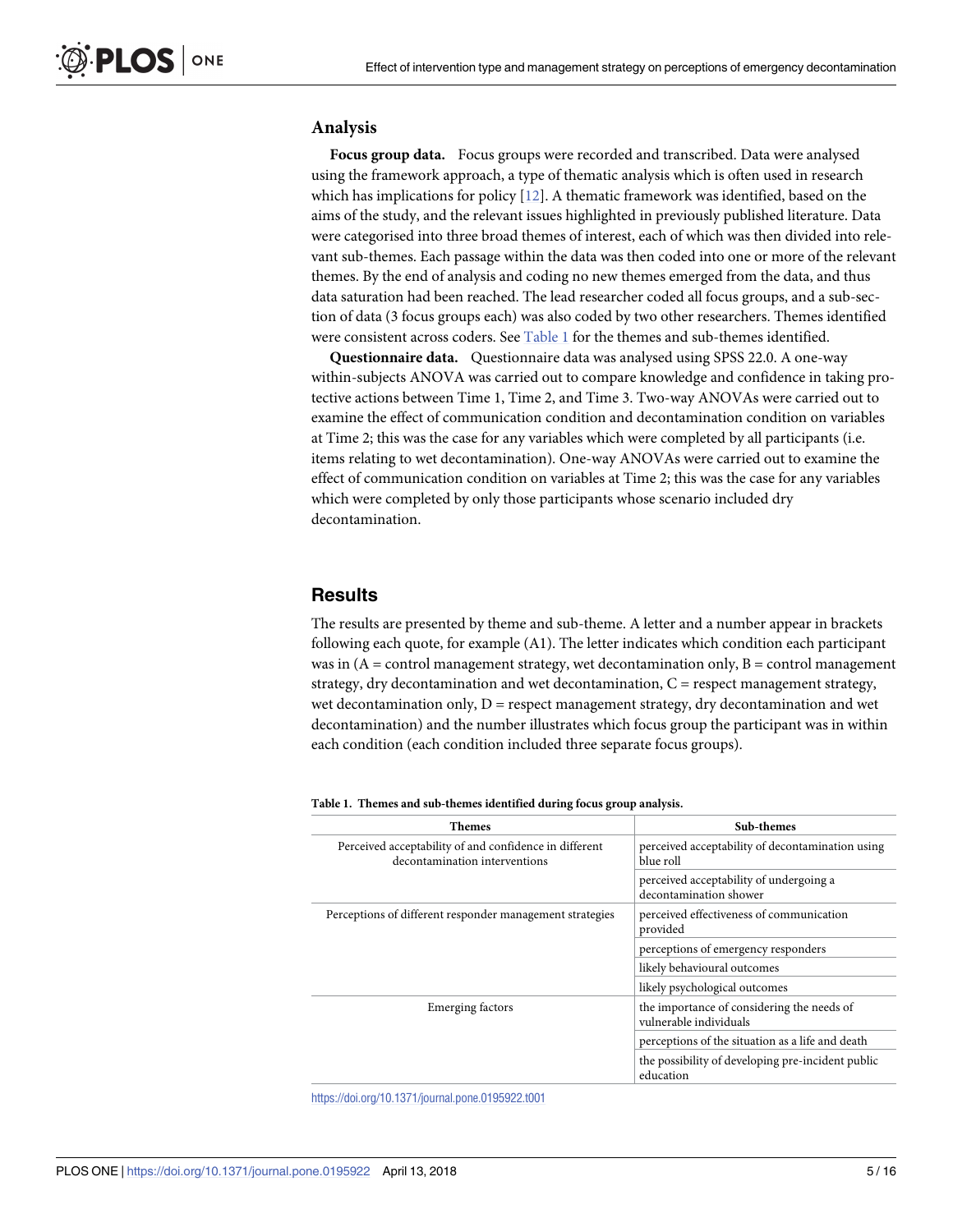#### **Qualitative results**

**Perceived acceptability of using blue roll.** Those in the control management strategy group were almost unanimous in their negative views about blue roll. These views included a suggestion that blue roll wouldn't be effective, for example "If it's dried, it's not, the paper towels ain't going to do anything, is it" (B3), that it is a pointless or inappropriate intervention, "it would be pointless to use blue roll to decontaminate yourself, how can you decontaminate yourself with tissue paper?" (B2), or even that it could potentially make the situation worse, "say if you did wipe it off you and then like you're wiping it, you could spread it onto other parts of your body" (B1).

Those in the respect management strategy group expressed more mixed views about blue roll. As in the control management strategy group, some suggested that blue roll was a pointless intervention, for example"that blue roll just doesn't seem to do anything" (D2). However, some people suggested that blue roll was unlikely to do any harm, and so they would be happy to undergo this as an initial intervention, "I don't know just anything that I thought wasn't going to be a detriment, I'd probably do it" (D2). Others believed that blue roll was mainly used to keep people occupied, and thus calmer, while they waited for the shower, but felt that overall this would have a positive effect, "the shower's really what they need to do to you, but they got to get you to feel like you are doing something" (B1).

There was therefore little difference between the control management strategy group and the respect management strategy group, in terms of their beliefs about the efficacy of blue roll as a decontamination intervention. However, there was a difference in that views about the use of blue roll were generally more positive in the respect management condition, and participants in this condition expressed greater willingness to comply with the use of blue roll. It is possible that this is due to the greater amount of information provided about the use of blue roll in the respect management strategy condition, this idea is discussed in more detail in the perceptions of responder management strategies section below.

**Perceived acceptability of a decontamination shower.** Views about the efficacy of the shower were broadly consistent across all groups, regardless of whether or not they were given blue roll first. Views on shower efficacy also did not seem to be affected by the amount of information received. Generally, groups were evenly split between those who felt that the decontamination shower is an appropriate first step, for example "the shower yes, definitely, that is a standard way of doing things" (B2), and those who felt that the showering process seemed too basic "I don't know if I would feel that would be enough though, just water" (A1), or unrealistic, "I think that's not really realistic, the showering" (D3).

In the two groups whose interventions included blue roll and a decontamination shower (conditions 2 and 4), the shower was consistently perceived to be more effective and acceptable than blue roll. Comments comparing decontamination with blue roll to a decontamination shower included, "the more I think about it the more I think I'd been fobbed off until I got in the shower" (B1), "the blue roll is not my saviour, just get me in the shower!" (B3) "You're going into a shower anyway, you're going to have a towel after that, so the blue roll seems unnecessary at the time" (D2). However, willingness to comply with using the blue roll was higher in the condition that received the respect management strategy when compared to the condition that received the control management strategy; this finding is discussed in more detail in the section on perceptions of different responder management strategies, below.

A consistent finding across all groups was that those affected would want to seek further treatment following decontamination, for example, "I probably wouldn't expect them to let you just have a shower and go" (C1). Suggestions for the type of further treatment people would want included: physical check up at the scene, "a medical team would be good to assess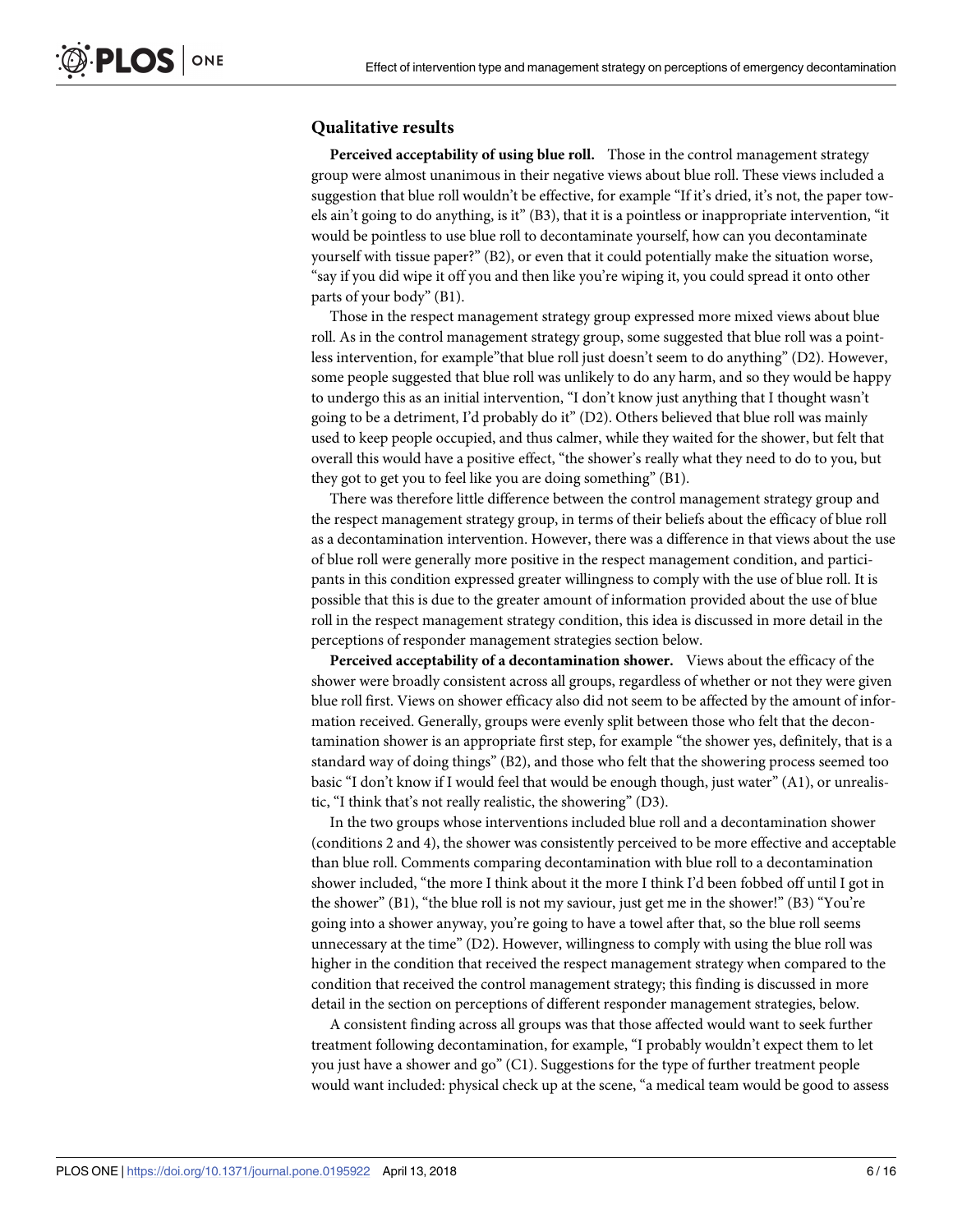how bad you are" (B2); a visit to hospital or GP, "after I've had a shower, I'd wanna be taken to hospital" (C2); follow up phone calls "You'd kind of hope that they'd set up some sort of helpline for anyone that was involved" (B3); and follow up information "I would expect someone to be there talking me through the steps of aftercare and who I need to see, when I'm getting checked up again and if there's anything I need to do at home" (C3).

**Perceived effectiveness of communication provided–control communication.** Those in the two groups who received the control communication strategy were almost unanimous in their feeling that the information they had received was not sufficient. Comments from participants in these two conditions included: "they're not telling what will happen if you don't go in there" (A3), "no the level of information here is not enough, there's no information" (B2).

In the control communication strategy conditions, participants reported that the additional information they needed included: what the chemical is, "I'd want to know what the chemical was, and have they had experience of that in the past" (A1); the effectiveness of decontamination, "I'd wanna know if water was sufficient to decontaminate in the first place" (B2); follow up information "I'd need to go home with a card with an emergency contact number" (B3), "if they're telling you to leave, I'd quite like some information on whether you are going to contaminate your loved ones" (A2); and practical information about the decontamination process, "I'd think maybe they would need to tell you how long you need to remain in the shower" (A3), "you would need instructions at every point, how to do this, what to do next" (B1).

Suggestions for why information was important included: it would help to keep people calm and reduce anxiety, "the constant flow of information will keep people calm, you leave them with silences and the rot will set in" (B1); it would help to increase compliance, "if someone's telling you a reason why you need to stay there you're more inclined to do it" (A2), "you have to tell people, keep them informed of what's happening, what's going to happen next, and then people will be more responsive" (A3); it will reduce confusion and make sure the process is carried out effectively, "[without information] someone might just go in and then walk straight out again whereas that's not going to get all the contamination off you" (A2); and it will foster a good relationship between emergency responders and members of the public, "the more information you have [the more you feel] that maybe you're part of it, rather than just a number that's being herded like a sheep through a pen" (A3).

**Perceived effectiveness of communication provided–respect communication.** Those in the two respect communication strategy conditions were more mixed in their views about the information provided than were those in the two control strategy conditions. Some participants felt that the information provided would not be sufficient, for example "I think you would probably have to give people a little bit more information to reassure them" (D3). However, a similar number also expressed that they thought the information that was provided would be sufficient, "it's really good that they're explaining why you take the top layer of your clothes off to get rid of 80 to 90 per cent" (C3).

Additional information needs reported by those in the respect communication strategy conditions were similar to those reported in the two control communication strategy conditions, and included: a need to know what the chemical is "I think I'd want to know what it was to be quite honest" (D2),; explain the importance of undergoing decontamination, "I think they should tell you before you go through the shower, that after you go through the shower and wipe yourself you're going to be clean, instead of telling you at the end"  $(D2)$ ; practical information about how to undergo decontamination, "don't touch your eyes with it [blue roll], stuff like. . .just some safe. . .safe way to use it" (D1); confirmation that decontamination has been effective, "I'd wanna know that it, I was ok to go home more or less" (C2), follow up information, "you definitely want information to know what to do if you had any other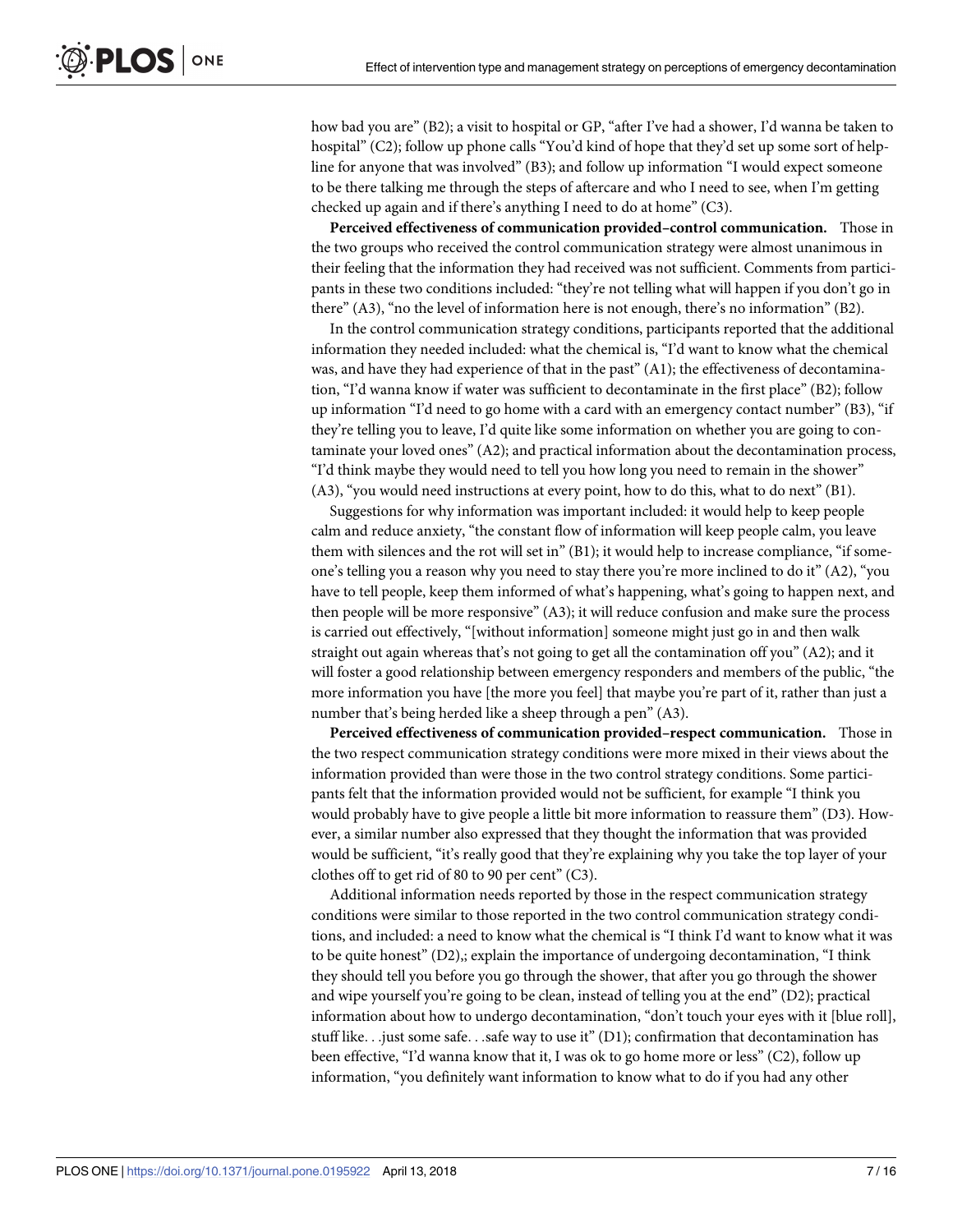symptoms" (D3) "if there was a leaflet and a packet a package or something an aftercare [. . .] then you would feel a little bit more, like right ok that's what happened" (D3).

Again, reasons given by the participants on why information is important were similar to those given in the control communication conditions, and included: provision of information would increase compliance, "let people understand why things are happening [. . .] then people [will be] more likely to, to go along with it" (C3), "until they've explained to me what chemical it was, I still wouldn't feel ok to go home" (D1); provision of information would increase confidence in emergency responders, "you've got to read between the lines as an adult, and if they're not answering you, they don't know" (C2); and provision of information would reduce anxiety, "I think to soothe that worry the emergency services would have to explain what's about to happen" (C3), "I think as much information as possible: helplines, leaflets. . .whatever you can get your hands on. Will just. . .ease the pain" (D1).

**Perceptions of emergency responders–control communication.** In both of the control communication conditions, most participants expressed a belief that emergency responders would behave in a positive way during mass decontamination. Comments included: "they'd be very respectful and. . .do exactly as they've been trained" (A1), "I expect them to be calm and respectful" (A2), "I would like to think they'd behave professionally" (B2). However, some participants expressed more negative expectations of responder behaviour, such as, "empathy for the situation from the people that the emergency services is pretty poor 'cause it's kind of like a glorified sheep dip basically" (A2), "I don't think it'll be like the sharpest operation that ever happened" (B3).

**Perception of emergency responders–respect communication.** As with the two control communication conditions, the majority of participants in the two respect communication conditions reported positive expectations of responder behaviour: "I'd expect them to be quite firm with you, organised, assertive, not rude" (C2), "they're very well trained. . .I have quite a lot of faith in them" (D1). Again, there were a few participants who expressed more negative expectations of emergency responders, which included: "I think we put too much faith sometimes in the services because I think at the train station they can't deal with a cancellation at Waterloo, so. . .if anything else happened God help us!" (D1), "that level of respect that you might want ordinarily be afforded is removed somewhat, to the point where you know even just maybe you know you end up being physically manhandled" (D2).

**Likely behavioural outcomes–control communication.** Two main behavioural outcomes were identified–compliance and willingness to help others. Among those in the shower-only condition, willingness to comply with the need for a decontamination shower was mixed, with some participants stating that they would be willing to undergo a decontamination shower, and others saying that they would not. Among those in the blue roll condition and shower condition, people were more likely to say that they would comply with a decontamination shower, but were mixed in their views as to whether they would comply with using blue roll to carry out initial dry decontamination. It is possible that this is because the decontamination shower was perceived to be more effective, and therefore acceptable, in comparison to using blue roll, and that this is why views on the decontamination shower were more positive in the group who were also asked to use blue roll; this will be discussed in more detail in the discussion.

Factors which were suggested to increase willingness to comply included: providing sufficient information about the need for decontamination, for example, "the best way to deal with it rather than um, sort of herd everybody through and into a shower system, you have to tell people, keep them informed of what's happening [. . .] and then people will be more responsive"; the amount of danger which people perceive themselves to be in, "if something was going to really harm me, I would more or less do anything that I would, to like get it off me" (B3); and greater privacy, "I'd be more willing to do it if there was definite privacy" (A2).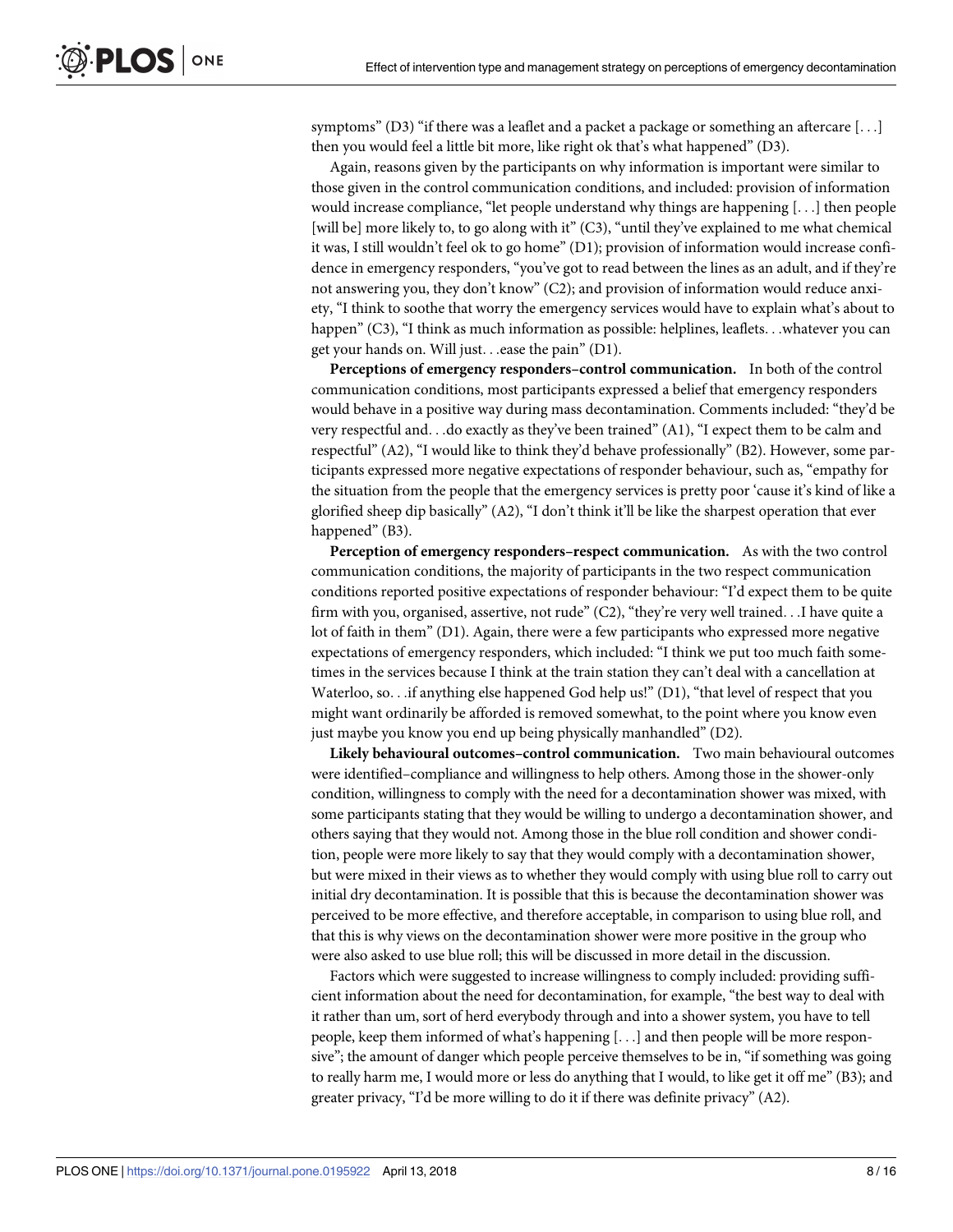<span id="page-8-0"></span>Regarding helping behaviour, several themes emerged from the two control communication conditions. These themes included: desire to help others, "when there's something out of the ordinary happened, you're not just thinking of yourself, you're thinking of the person next to you" (A1), "I'd like to think I'd stay, because you'd think out of public duty you would do" (A2), belief that others will be helpful "[there will probably be] a majority that actually will be able to manage and those people have to help those people who aren't managing" (B1), "I like to think you know people do what they can, and I'd also think the spirit of human kindness might come into it" (B3), and desire to protect ones family, "if you are with your loved ones and they're ok, that's really all you'd think about" (A1), "I would think they need to provide information on your immediate family, how they are, what effect it's had on them" (A2).

**Likely behavioural outcomes–respect communication.** In both of the respect communication strategy groups, almost all participants stated that they would be willing to comply with the need for decontamination, both in terms of the decontamination shower and decontamination using blue roll. Again, a factor which was suggested to increase compliance was the amount of danger that people perceive themselves to be in, "if it's life or death you do it" (D1), "If that is what's needed to do to be like, make sure that I'm safe, then I'd do it" (C3). Similarly, amount of information received was also suggested to increase public compliance, "I want to know first of all what it is, I'm not just going to go and jump in a shower" (C3), "[Without explanation] there's no real kind of justification, it's like you want me to do all this stuff, but you don't know what it is" (D2).

Another theme which emerged from these two conditions was that compliance would be increased to the extent that members of the public trust emergency responders, "you are putting your trust in the emergency services, that they're looking after you and they've got your best interests at heart" (D2).

Themes which emerged around helping behaviour were the same in the two respect communication conditions as in the two control communication conditions, and included: desire to help others, "I probably wouldn't leg it if I thought I was a danger to society" (C1), "it's [staying at the scene] not just for your own good, it's potentially for the good of others too" (C2), "I think I'd help others, most definitely yeah" (D1) ; belief that others will be helpful, "I think if people have got a bit of basic knowledge, until the fire service, the services can get there then we can help each other out a bit" (D3), "I guess you'd have to help each other as well, cos there's parts you're not going to be able to reach" (D1); and desire to protect ones family, "you could be passing something on to your family members, so no, I'm not gonna go home" (C2), "I wouldn't just go home cos I might still be contaminated and pass it on to my family" (D1).

**Likely psychological outcomes–control communication.** A common theme in the control communication strategy groups was a sense of shared fate in response to the emergency, for example, "We'll look out for each other a little bit here, because we're a group, to defend ourselves against the unknown and fear" (B1). Some participants highlighted that this sense of shared fate might result in positive outcomes during decontamination, including reduced embarrassment and potentially increased compliance, "I think this whole thing about body and showing our bodies, it goes out the window in moments like that  $[\ldots]$  all that judgement, all that feeling like people are looking at me, you know, we're all humans, we're one, you know, we'll just have to do it, we just do it" (A3), and desire to help others, "when there's something out of the ordinary happened, you're not just thinking of yourself, you're thinking of the person next to you  $[\ldots]$  and you want to make sure that you're all ok" (A1). It was also suggested that emergency responders may be able to foster a sense of shared fate and collective agency (a belief that other members of the group will be supportive in the pursuit of shared group goals, and that group members can work together to challenge and reduce shared stressors: [\[13\]](#page-15-0), "[someone should say] to the people we're going to reassure each other, we're not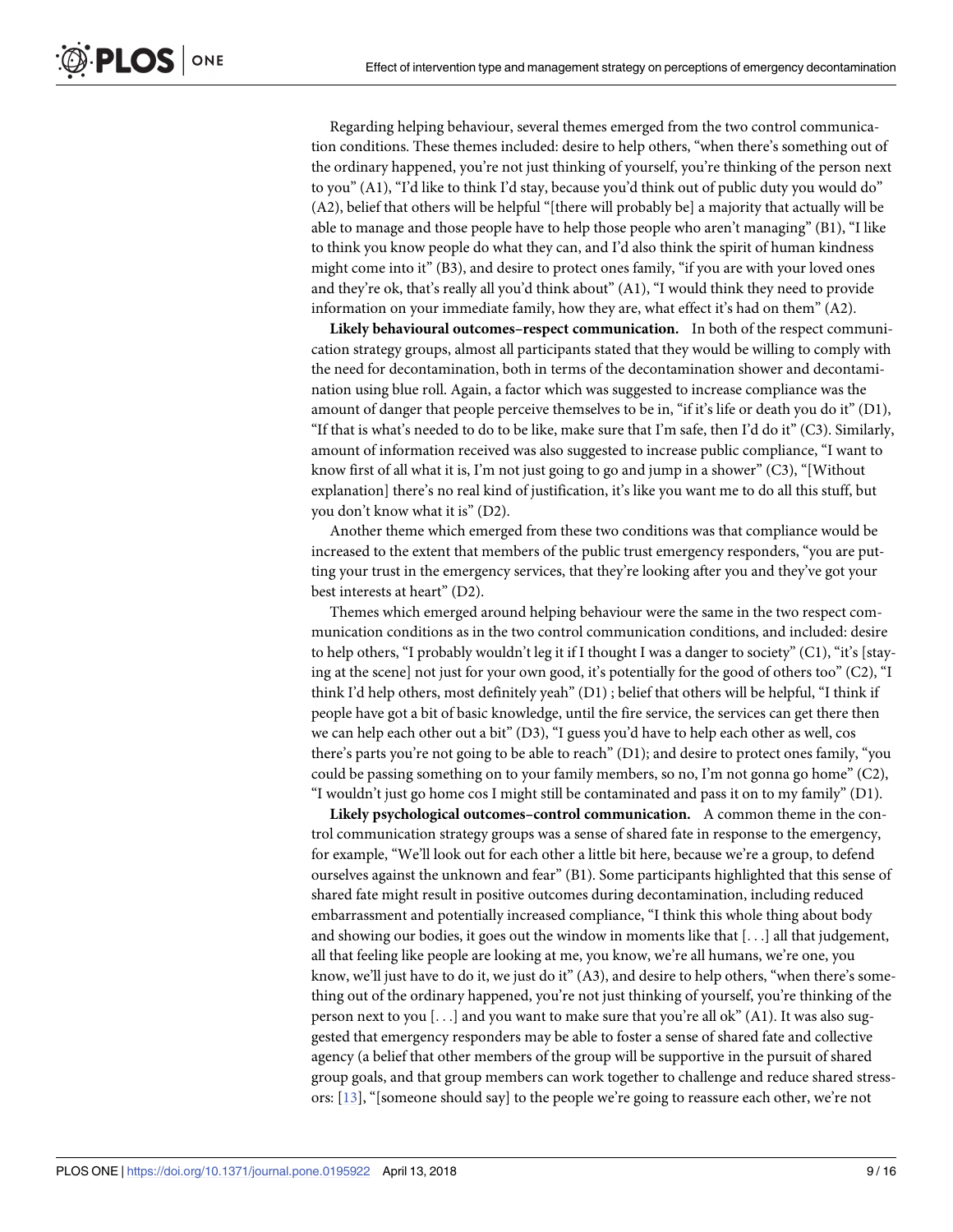going to overreact here, you have someone's going to help you, the person you've just made a friend the person's going to help you" (B1).

**Likely psychological outcomes–respect communication.** A sense of shared fate in response to the emergency was also highlighted by participants in the two respect communication strategy conditions. Comments included: "You're all kind of in the same. . .yeah you're all on the same, literally like in the same environment" (C1), "we're all in it together" (D1), "everybody's in the same boat" (D1).

In some groups, participants went further and highlighted some potential positive outcomes arising from a sense of shared fate. These included: reduced embarrassment, "Who cares who's looking at who really [. . .] Because everyone around there is gonna be in the same scenario" (C1); collective agency and willingness to help others, "I think in that situation there's like a community spirit so everyone would just be [willing to help others]" (D1); compliance and orderly behaviour, "we're just waiting like typical British–we're queueing!" (D1); and promoting compliance through self-policing, "they [people who refuse to comply] don't want to be near me, I'll drag em in!" (D1).

#### **Other themes raised during focus groups**

**Vulnerable groups.** One theme which arose across all conditions was that some members of the public would be more vulnerable than others during decontamination. Those who were suggested to be more vulnerable included young children, "I think one of their first priorities would be, like, if there was young children there, babies. I think they would [. . .] maybe that would be the priority" (A3), "so what about the child that doesn't understand and runs off?" (B3),; those with pre-existing health conditions, "but say you've got someone in your family who's undergoing chemo, and their immune system is so low  $[\ldots]$  they could be more at risk" (A3), "if someone has mental health issues, that could be exacerbated by erm what happened" (D2); members of religious groups, "I think for religious reasons as well [people might be unwilling to undergo decontamination]" (A3)"there will be people who say well it's against my religion to get into a communal shower" (C3); people with mobility issues, "some people can't reach certain parts of their body, so who's going to help them do that?" (B3); elderly people, "are they going to help people who can't get their clothes off. . .you know like an old person?" (D1); and foreign language speakers, "what if people don't speak English and have people shouting instructions at them?" (D1).

**Perspective of 'life and death' situation.** A theme which emerged across all conditions was that the perception of severity of the incident would impact on public willingness to comply with decontamination. Specifically, people would be more willing to comply with decontamination if the incident was perceived to be life-threatening, "if I was in a bad enough state, I think I'd be willing to do anything to save my life" (A3), "if something was going to really harm me, I would more or less do anything that I would, to like get it off me, even if that involved stripping in front of a load of men" (B3), "Like if it was a matter of life or death–you just do it" (C1).

**Public education.** A subject that was mentioned in some of the groups was that, having taken part in these focus groups, participants felt that some form of pre-incident public education about what to do during decontamination would be beneficial. Comments included: "there needs to be more general public information about what happens in this situations" (B1), "It probably be difficult not to scaremonger people but if there was something where there was some information, that, which is obviously very simple, if this if this was to happen do a, b, c you know like on the adverts with the stroke? You know, and if I think if people have got a bit of basic knowledge, until the fire service, the services can get there then we can help each other out a bit maybe a bit more" (D3).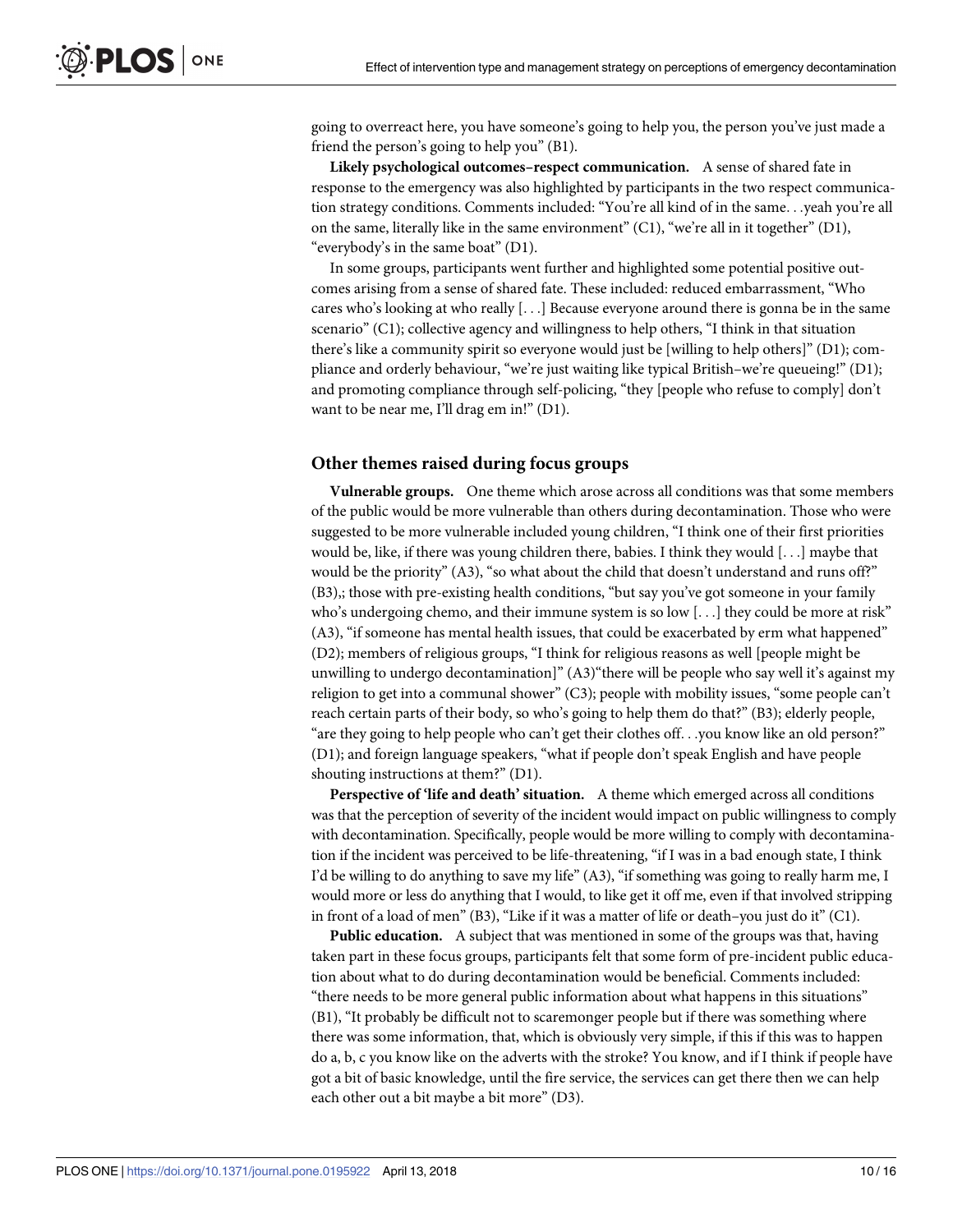#### <span id="page-10-0"></span>**Questionnaire results**

**Between groups differences.** Results from a series of two-way ANOVAs revealed various significant differences between groups. There was no significant interaction between the effects of level of communication and decontamination condition on level of embarrassment in undergoing a decontamination shower  $(F(1, 58) = .31, n.s.)$ . There was a significant main effect of communication condition on level of embarrassment in undergoing a decontamination shower  $(F(1, 58) = 6.94, p < .05)$ , with those in the respect communication condition reporting significantly less embarrassment in undergoing a decontamination shower (*M* = 5.58) than those in the control communication condition  $(M = 4.23)$ . There was no significant main effect of decontamination condition on level of embarrassment in undergoing a decontamination shower  $(F(1, 58) = .03, n.s.).$ 

There was no significant interaction between communication condition and decontamination condition on perceived ease of undergoing a decontamination shower  $(F(1, 58) = .90, n.s.).$ There was a significant main effect of decontamination condition on perceived ease of undergoing a decontamination shower  $(F(1, 58) = 5.91, p < .05)$ , with those in the wet decontamination only condition reporting significantly greater perceived ease of undergoing a decontamination shower ( $M = 6.03$ ) than those in the dry decontamination and wet decontamination condition (*M* = 5.22). There was no significant main effect of communication condition on perceived ease of undergoing a decontamination shower  $(F(1, 58) = .12, n.s.).$ 

There was no significant interaction between communication condition and decontamination condition on perceived effectiveness of a decontamination shower  $(F(1, 58) = .30, n.s.).$ There was a significant main effect of decontamination condition on perceived effectiveness of a decontamination shower ( $F(1, 58) = 4.28$ ,  $p < .05$ ), with those in the wet decontamination only condition reporting significantly greater perceived effectiveness of a decontamination shower ( $M = 5.63$ ) than those in the dry decontamination and wet decontamination condition (*M* = 4.97). There was no significant main effect of communication condition on perceived ease of undergoing a decontamination shower  $(F(1, 58) = 2.22, n.s.).$ 

There was no significant interaction between communication condition and decontamination condition on likelihood to seek further treatment following decontamination  $(F(1, 58) = .11, n.s.).$ There was a significant main effect of communication condition on likelihood to seek further treatment following decontamination ( $F(1, 58) = 3.91$ ,  $p = .05$ ), with those in the respect communication condition reporting significantly lower likelihood to seek further treatment following decontamination ( $M = 6.25$ ) than those in the control communication condition ( $M = 6.70$ ). There was no significant main effect of decontamination condition on likelihood to seek further treatment following decontamination  $(F(1, 58) = .38, n.s.).$ 

The remaining two-way ANOVAs revealed no other significant differences between groups at time 2. See [Table](#page-11-0) 2 for the M and SD from the two-way ANOVAs, and [Table](#page-11-0) 3 for the F and P values from two-way ANOVAs.

Results from a series of one-way ANOVAs revealed some significant differences between groups. Those in the respect communication condition were significantly more likely to comply with the use of blue roll for decontamination  $(M = 6.47)$  than those in the control communication condition  $(M = 5.20)$   $(F(1, 30) = 6.16, p < .05)$ . Those in the respect communication condition reported significantly less embarrassment in using blue roll for decontamination (*M* = 6.35) compared to those in the control communication condition  $(M = 4.47)$   $(F(1, 30) = 13.81, p = .001)$ . Those in the respect communication condition reported significantly greater perceived ease of using blue roll for decontamination (*M* = 5.65) than those in the control communication condition  $(M = 4.60)$   $(F(1, 30) = 4.13, p = .05)$ . The one-way ANOVAs revealed no other significant differences between groups at Time 2.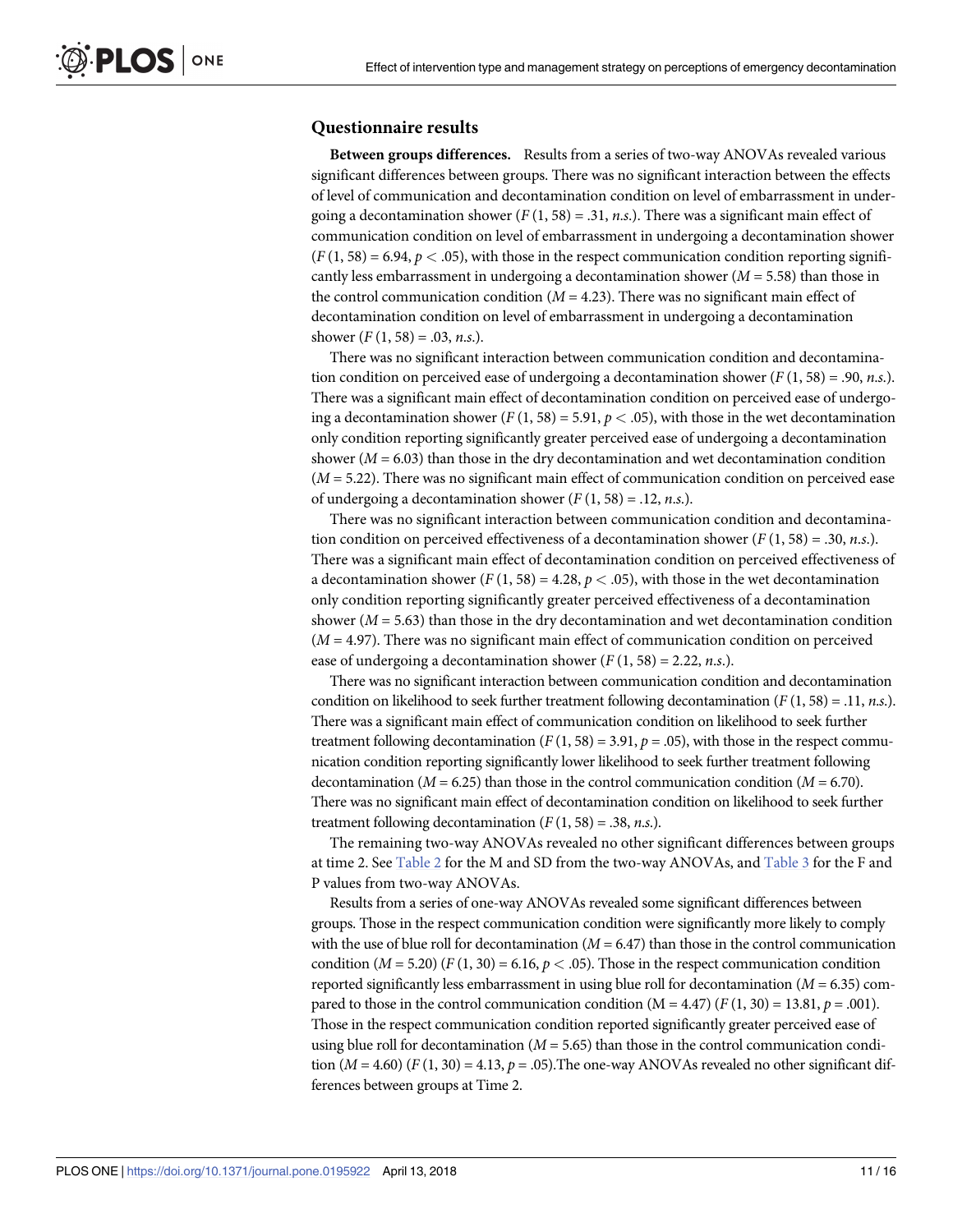|                          |                  | Decontamination |           |           |           | Communication |           |         |           |
|--------------------------|------------------|-----------------|-----------|-----------|-----------|---------------|-----------|---------|-----------|
|                          |                  | Wet only        |           | Dry & wet |           | Control       |           | Respect |           |
| Variable                 | $\boldsymbol{N}$ | M               | <b>SD</b> | M         | <b>SD</b> | M             | <b>SD</b> | M       | <b>SD</b> |
| Knowledge & confidence   | 63               | 4.20            | 1.54      | 4.27      | 1.41      | 4.09          | 1.58      | 4.38    | 1.35      |
| <b>Responder actions</b> | 63               | 5.66            | 1.11      | 5.91      | .90       | 5.81          | 1.01      | 5.77    | 1.02      |
| Social support           | 62               | 4.82            | 1.25      | 4.90      | 1.19      | 4.69          | 1.26      | 5.03    | 1.15      |
| Comfortable              | 62               | 6.17            | 1.37      | 6.09      | 1.09      | 6.16          | 1.29      | 6.10    | 1.16      |
| Embarrassed              | 62               | 4.90            | 2.26      | 4.91      | 1.99      | 4.23          | 2.25      | 5.59    | 1.75      |
| Easy                     | 62               | 6.03            | 1.19      | 5.22      | 1.41      | 5.58          | 1.43      | 5.65    | 1.31      |
| Effective                | 62               | 5.63            | 1.25      | 4.97      | 1.40      | 5.06          | 1.50      | 5.52    | 1.18      |
| Willing                  | 62               | 6.57            | .73       | 6.22      | 1.36      | 6.30          | 1.26      | 6.47    | .95       |
| <b>Anxious</b>           | 62               | 6.03            | 1.25      | 6.31      | 1.03      | 6.37          | .72       | 6.00    | 1.41      |
| <b>Further treatment</b> | 62               | 6.40            | .97       | 6.53      | .88       | 6.70          | .70       | 6.25    | 1.05      |

#### <span id="page-11-0"></span>**[Table](#page-10-0) 2.** *M* **and** *SD* **from two-way ANOVAs.**

<https://doi.org/10.1371/journal.pone.0195922.t002>

**Within groups differences.** The response rate at Time 3 was fairly low (24%); however, this response rate was large enough to enable us to carry out a one-way within-subjects ANOVA in order to compare knowledge and confidence in taking protective actions between Time 1, Time 2, and Time 3. There was a significant effect of time on individuals' perceived knowledge and of, and confidence in, protecting themselves and others in the event of a chemical incident, Wilks' Lambda = .49,  $F(2, 13) = 6.73$ ,  $p < .05$ . This was due to a significant increase in perceived knowledge and confidence from Time 1 (*M* = 2.82) to Time 2 (*M* = 4.27)  $(p < .05)$  and a significant increase in perceived knowledge and confidence from Time 1 to Time 3 ( $M = 4.48$ ) ( $p < .05$ ).

#### **Discussion**

Findings from this study provide an initial insight into how members of the public perceive Initial Operational Response dry decontamination methods, in comparison to existing methods of wet decontamination. Whilst there are some limitations to our approach which we have summarised in the Limitations section below, our findings also provide an understanding of how different responder management strategies might affect public perceptions of decontamination

#### **[Table](#page-10-0) 3.** *F* **values and** *p* **values from two-way ANOVAs.**

|                          |      | Decontamination |      | Communication | Interaction |     |  |
|--------------------------|------|-----------------|------|---------------|-------------|-----|--|
| Variable                 | F    | p               | F    | p             | F           | P   |  |
| Knowledge & confidence   | .03  | .86             | .67  | .42           | 2.97        | .09 |  |
| <b>Responder actions</b> | .91  | .34             | .04  | .84           | .06         | .80 |  |
| Social support           | .03  | .87             | 1.30 | .26           | 1.21        | .28 |  |
| Comfortable              | .05  | .82             | .02  | .88           | 1.65        | .20 |  |
| Embarrassed              | .03  | .87             | 6.94 | $.01*$        | .31         | .58 |  |
| Easy                     | 5.91 | $.02*$          | .12  | .73           | .02         | .90 |  |
| Effective                | 4.28 | $.04*$          | 2.22 | .14           | .30         | .59 |  |
| Willing                  | 1.58 | .21             | .39  | .54           | .15         | .70 |  |
| <b>Anxious</b>           | .96  | .33             | 1.81 | .18           | 1.46        | .23 |  |
| <b>Further treatment</b> | .38  | .54             | 3.91 | $.05*$        | .11         | .74 |  |

Significant at .05 level

<https://doi.org/10.1371/journal.pone.0195922.t003>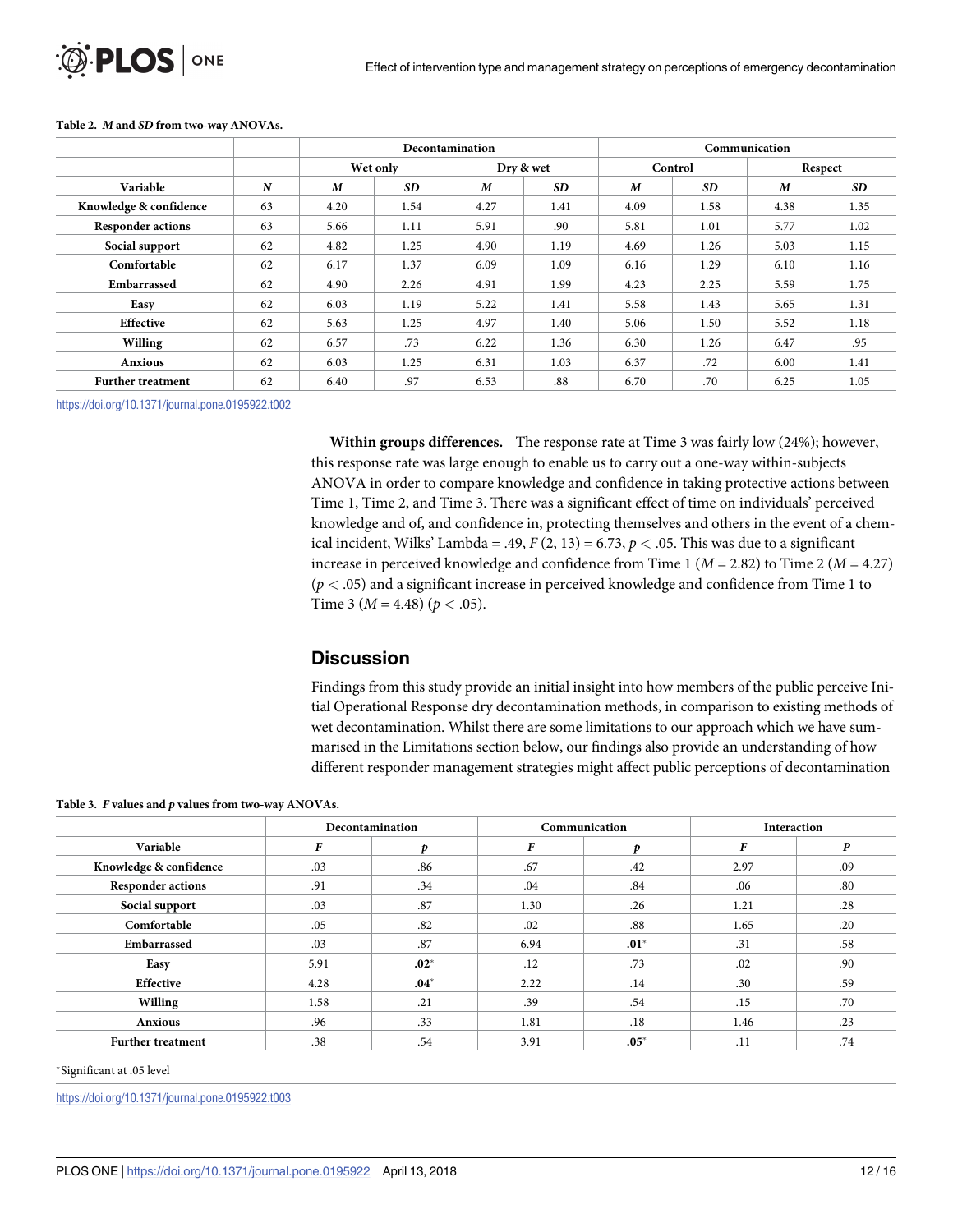methods. Overall, the decontamination shower was perceived to be more effective than blue roll among participants in the two conditions in which both interventions were received. However, perceptions about the use of blue roll were more positive in the condition in which participants received more information about the efficacy of using blue roll. Questionnaire results supported this, showing that those in the respect management condition would be significantly more willing to comply with use of blue roll than those in the control management condition. This is as would be expected based on the findings from previous research [\[11\]](#page-15-0), and suggests that providing detailed information about how and why blue roll should be used may increase the perceived acceptability of using blue roll as part of the decontamination process, and may therefore increase willingness to comply with the use of blue roll.

Findings regarding public perceptions of the acceptability of using blue roll have important implications for new IOR procedures in which dry decontamination would be used [\[6](#page-14-0)]. Based on current findings, in order to ensure that blue roll is perceived as an acceptable intervention, detailed information must be provided about why dry decontamination is necessary, and how decontamination using absorbent materials should be undertaken. A similar communication strategy has been found to be effective in promoting compliance with undergoing a decontamination shower [\[4](#page-14-0)].

Almost all participants stated that they would want to receive further treatment following decontamination, as would be expected based on previous research [[11\]](#page-15-0). Expressions of desire to seek further treatment did not appear to differ as a consequence of the type of decontamination intervention or amount of information provided, when examining focus group transcripts. However, questionnaire data revealed that those in the respect management strategy conditions were significantly less likely to report a desire to seek further treatment than those in the control management strategy conditions. The desire for further treatment following decontamination requires investigation, as it could result in large numbers of people attending, and potentially overwhelming, healthcare facilities during mass casualty incidents. The reduced desire to seek further treatment in the respect management strategy condition suggests that the provision of effective communication may make people less likely to seek further treatment. Several participants highlighted that they would like to receive further information following decontamination, in the form of an information leaflet or helpline, and it is possible that provision of this type of follow up information could reduce public desire to seek further treatment following decontamination. It is not currently standard practice to provide follow up information after decontamination, but findings from this study suggest that development of such information could provide reassurance to those affected, and reduce the likelihood that they would seek further treatment following decontamination.

As expected, perceptions of the amount of information provided were more negative among participants who received the control communication strategy than among those who received the respect communication strategy. However, many of those in the respect communication strategy still felt that the level of information they had been provided with would not be sufficient during a real incident. This highlights how much information people are likely to need during decontamination. Those in the respect communication conditions were more likely to report that they would be willing to comply with the need for decontamination, which is in line with findings from previous research  $[3-5]$ , and emphasises the importance of providing effective communication during this type of incident.

During the focus groups, several participants suggested that providing pre-incident public education may help to prepare people to take protective actions during an incident involving decontamination. Results from the questionnaire data revealed that participants in all conditions reported increased knowledge and confidence about taking protective actions during decontamination after taking part in the focus groups. Interestingly, this increased knowledge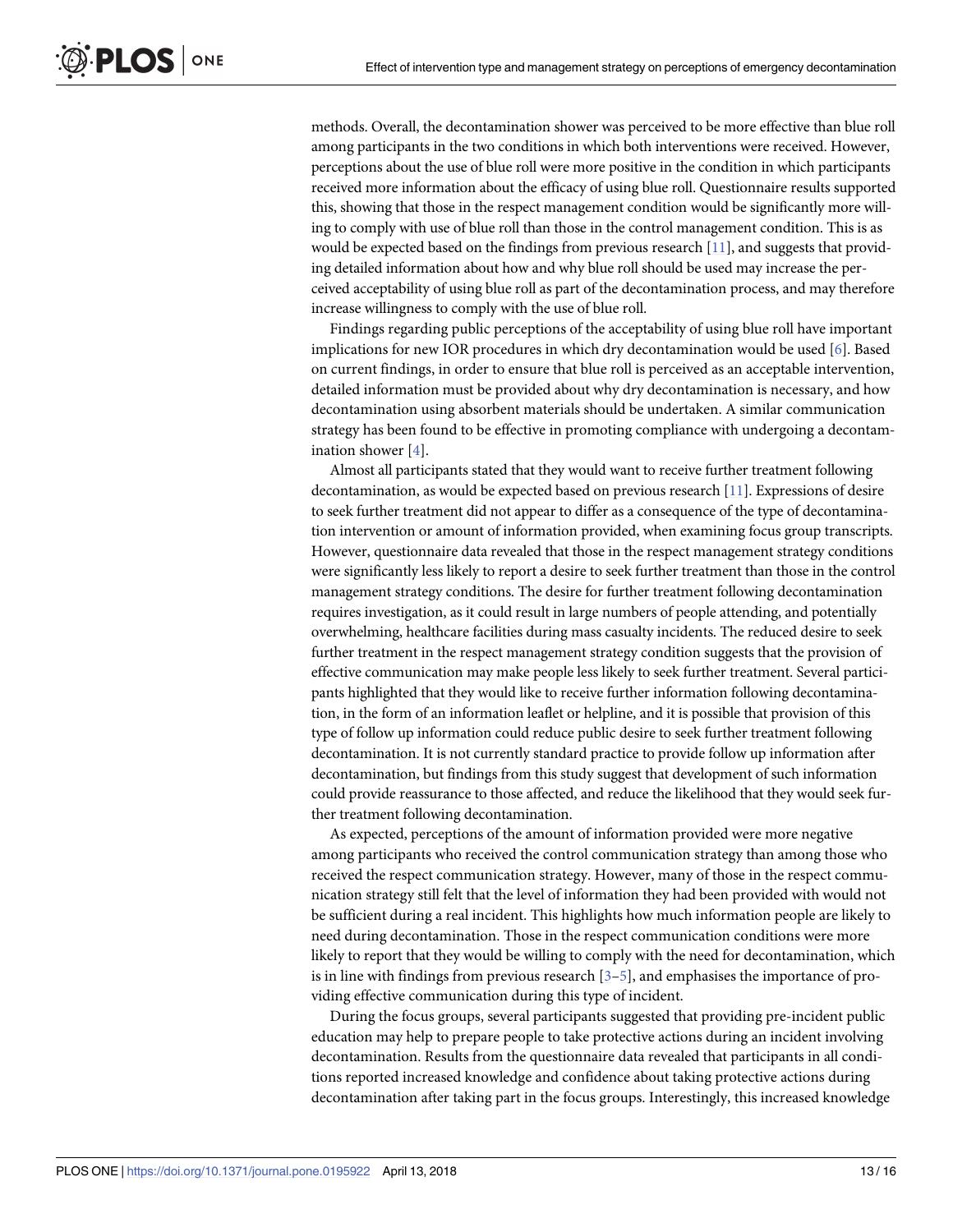<span id="page-13-0"></span>and confidence was maintained at a 3 month follow up. The idea of providing members of the public with pre-incident information about what to do during decontamination could be beneficial, as it could allow vital actions (such as evacuation and disrobe) to be undertaken prior to the arrival of the emergency services. This study provides preliminary support for the idea that it may be possible to educate members of the public about appropriate actions to take, prior to an incident involving decontamination occurring. Although there is limited evidence relating to the effectiveness of pre-incident information campaigns, the current finding is inline with the findings from a recent literature review which examined the effectiveness of preincident public education for natural disasters and acts of terrorism [\[14\]](#page-15-0). However, as noted above, this study examined perceived knowledge and confidence in relation to taking recommended decontamination actions, and did not test participants' actual knowledge. The possibility of developing pre-incident public education for incidents involving decontamination would benefit from further research, for example a trial comparing the effectiveness of different pre-incident public education campaigns for increasing public knowledge about protective actions to take during incidents requiring decontamination.

#### **Limitations**

A limitation of the current research is that participants were asked to visualise that they were involved in an incident requiring decontamination, without actually having to undergo the decontamination process. Participants may therefore have found it difficult to accurately visualise the type of incident described in the scenario, and therefore to accurately imagine how they would act during this type of situation, or what their needs might be. A second limitation of the current research is that, while all participants completed the pre-focus group and postfocus group questionnaires, the number of participants who returned the 3 month questionnaire was fairly low 15 (24%) and so the representativeness of the sample may be questioned. Further, participants' were asked about their perceived knowledge and confidence in taking protective decontamination actions. Whilst it is encouraging that participants' perceived knowledge and confidence increased after taking part in the focus group, and was maintained 3 months later, it should be noted that participants' actual knowledge about appropriate protective actions to take was not measured.

Overall, findings from this study illustrate the importance of understanding public perceptions of different decontamination interventions. Certain decontamination interventions (e.g. a decontamination shower) are perceived to be more effective than others (e.g. dry decontamination), and this perception could play a key role in public willingness to comply with recommended decontamination interventions. Crucially, employing a management strategy that includes effective communication about why decontamination is necessary and what the decontamination process will involve could improve public compliance, and reduce public desire to seek further treatment following decontamination.

#### **Supporting information**

**S1 [Text](http://www.plosone.org/article/fetchSingleRepresentation.action?uri=info:doi/10.1371/journal.pone.0195922.s001). Focus group scenario.** (DOCX) **S2 [Text](http://www.plosone.org/article/fetchSingleRepresentation.action?uri=info:doi/10.1371/journal.pone.0195922.s002). Focus group interventions.** (DOCX) **S3 [Text](http://www.plosone.org/article/fetchSingleRepresentation.action?uri=info:doi/10.1371/journal.pone.0195922.s003). Pre-focus group questionnaire.**

(DOCX)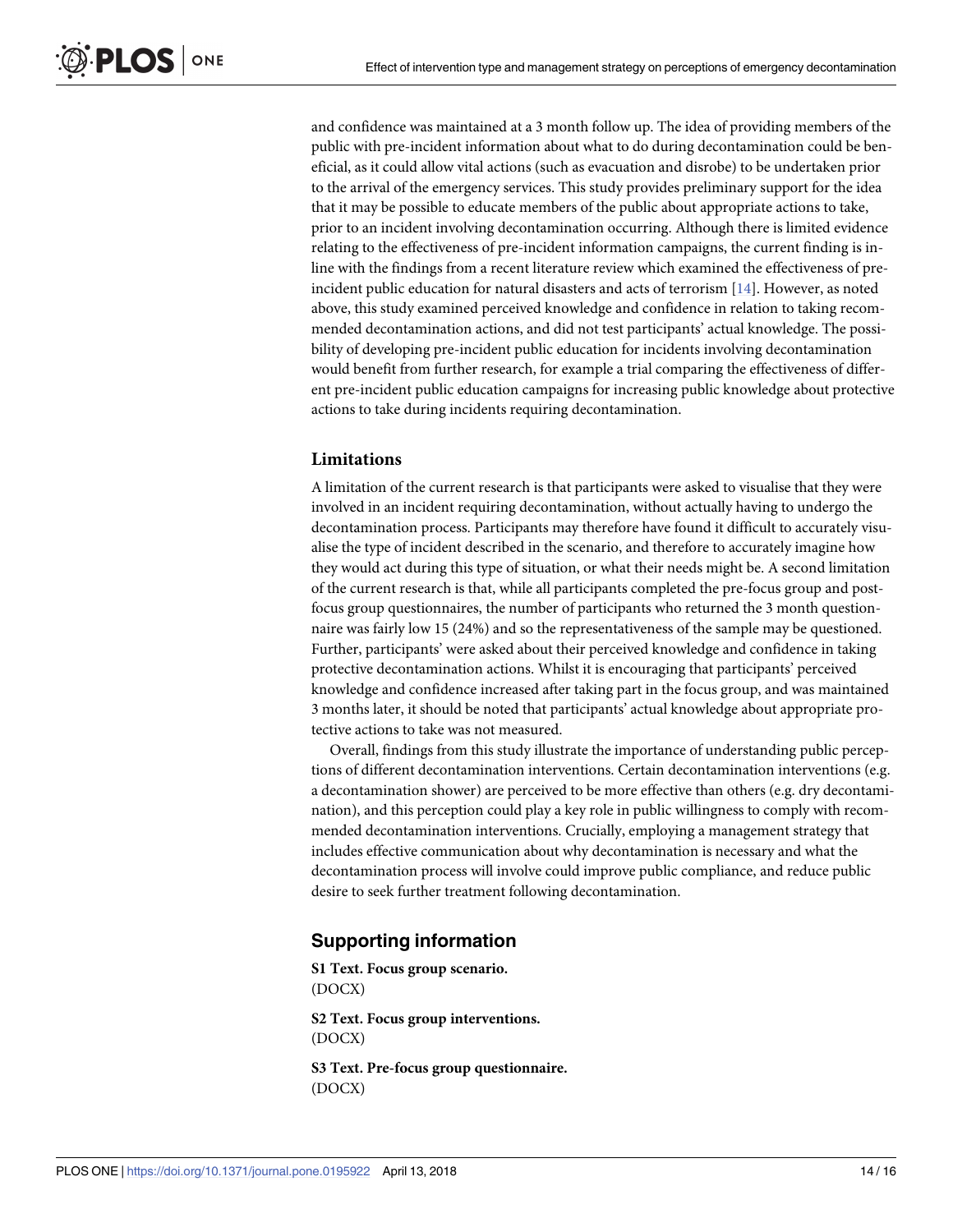<span id="page-14-0"></span>**S4 [Text](http://www.plosone.org/article/fetchSingleRepresentation.action?uri=info:doi/10.1371/journal.pone.0195922.s004). Post-focus group questionnaire.** (DOCX) **S5 [Text](http://www.plosone.org/article/fetchSingleRepresentation.action?uri=info:doi/10.1371/journal.pone.0195922.s005). Three month follow up questionnaire.** (DOCX) **S6 [Text](http://www.plosone.org/article/fetchSingleRepresentation.action?uri=info:doi/10.1371/journal.pone.0195922.s006). Focus group discussion guide.** (DOCX) **S7 [Text](http://www.plosone.org/article/fetchSingleRepresentation.action?uri=info:doi/10.1371/journal.pone.0195922.s007). Information sheet.** (DOCX) **S8 [Text](http://www.plosone.org/article/fetchSingleRepresentation.action?uri=info:doi/10.1371/journal.pone.0195922.s008). Consent form.** (DOC)

#### **Author Contributions**

**Conceptualization:** Holly Carter, Simon Wilkinson, Richard Amlôt.

**Data curation:** Holly Carter, Dale Weston, Naomi Betts, Richard Amlôt.

Formal analysis: Holly Carter, Naomi Betts, Richard Amlôt.

**Funding acquisition:** Richard Amlôt.

**Methodology:** Holly Carter, Naomi Betts.

**Writing – original draft:** Holly Carter.

**Writing – review & editing:** Dale Weston, Simon Wilkinson, Richard Amloˆt.

#### **References**

- **[1](#page-0-0).** Fire and Rescue Service. National guidance document Fire Service mass decontamination. Fire and Rescue Service; 2003.
- **[2](#page-1-0).** Chilcott RP. Managing mass casualties and decontamination. Environment International. 2014; 72: 37–45. <https://doi.org/10.1016/j.envint.2014.02.006> PMID: [24684820](http://www.ncbi.nlm.nih.gov/pubmed/24684820)
- **[3](#page-1-0).** Carter H, Drury J, Amlôt R, Rubin GJ, Williams R. Perceived responder legitimacy and group identification predict cooperation and compliance in a mass decontamination field exercise. Basic and Applied Social Psychology. 2013c; 35: 575–585.
- **[4](#page-1-0).** Carter H, Drury J, Rubin GJ, Williams RJ, Amlôt R. Effective responder communication improves efficiency and psychological outcomes in a mass decontamination field experiment: implications for public behaviour in the event of a chemical incident. PLOS ONE. 2014a; 9: e89846. [https://doi.org/10.1371/](https://doi.org/10.1371/journal.pone.0089846) [journal.pone.0089846](https://doi.org/10.1371/journal.pone.0089846) PMID: [24595097](http://www.ncbi.nlm.nih.gov/pubmed/24595097)
- **[5](#page-1-0).** Carter H, Drury J, Amlôt R, Rubin GJ, Williams R. Effective responder communication, perceived responder legitimacy and group identification predict public cooperation and compliance in a mass decontamination visualisation experiment. Journal of Applied Social Psychology. 2015a; 45: 173–189.
- **[6](#page-1-0).** National Ambulance Resilience Unit. The way the NHS responds to HAZMAT/ CBRN events is changing. National Ambulance Resilience Unit; 2013.
- **[7](#page-1-0).** Cibulsky SM, Kirk MA. Summary: Symposium on chemical decontamination of humans. U.S. Department of Homeland Security, Washington D. C; 2010.
- **[8](#page-1-0).** Spencer M, Kindt MT, Stans MP. Public resilience in CBRN events: Lessons learned from seven cases. Counterproliferation Future Warfare Series. 2012; 52.
- **9.** Taylor KM, Balfanz-Vertiz K, Humrickhouse R, Truitt A. (2008). Decontamination of people with spinal cord injury: best practices and lessons learned. SCI Psychosocial Process. 2008; 21: 15–25.
- **[10](#page-1-0).** Vogt BM, Sorensen JH. How clean is safe? Improving the effectiveness of decontamination of structures and people following chemical and biological incidents. Tennessee: Oak Ridge National Laboratory; 2002.